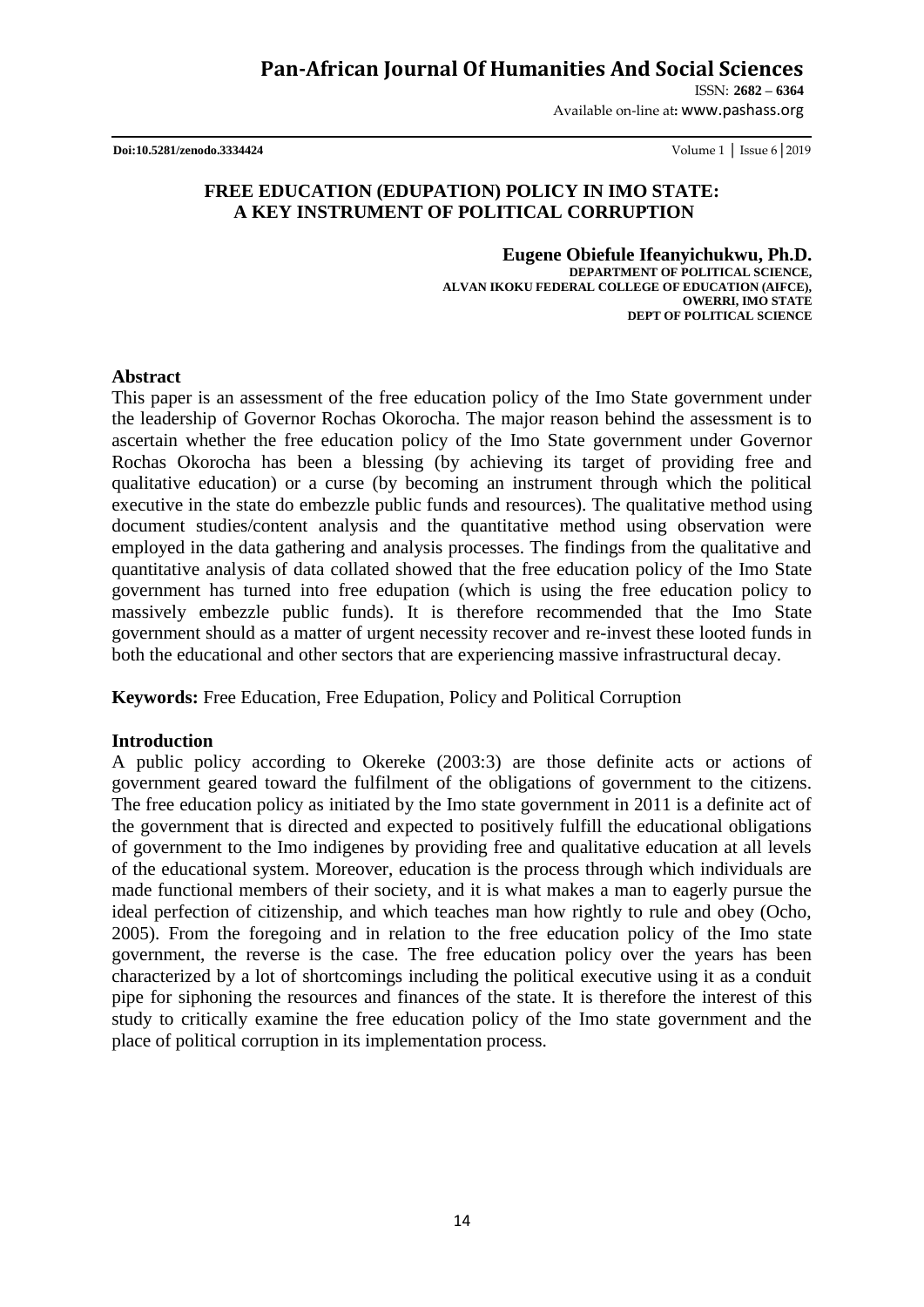# **Pan-African Journal Of Humanities And Social Sciences**

ISSN: **2682 – 6364** Available on-line at**:** www.pashass.org

## **Statement of the Research Problem**

According to Ekena and Okonkwo (2001), free education is the education in which the students go to school without paying school fees and other levies. Hence, any free education policy in which parents and guardians of pupils and students are still buying books, uniforms, sandals and other materials in addition to paying for sundry levies is not free education indeed. The free education policy of the Imo state government is presently confronted with the foregoing problems that can easily be noticed within the schools by any careful observer. A field trip to some of the primary and secondary schools especially in the rural areas shows that, parents and guardians are still catering for their childrens' uniforms, writing materials, sandals, WAEC fees, primary school leaving certificate examination fees and other sundry levies etc(source: Ifeanyichukwu, 2016 and 2018 field surveys). There are also the problems of inadequate teaching staff, scarcity of lockers, chairs, tables and overcrowded classrooms especially in the township schools (source: Ifeanyichukwu, October, 2018 field survey). Drawing from the aforementioned problems, the study comes up with the following objectives, questions, scope, methodology and theory.

#### **Objectives of the Study**

The general goal of this study is centred around the identification of the problems confronting the Imo state government free education policy while the specific goals will be to identify whether the free education policy has led to free and qualitative education in Imo state.

#### **Research Questions**

The following questions will guide this study:

- (i) Has the free education policy of the Imo state government led to free and qualitative education?
- (ii) What is the major difficulty facing the free education policy of the Imo state government?
- (iii) What is the solution to the identified difficulty and the factors responsible for it?

## **Scope of the Study**

This work is centred on the effects of political corruption on the free education policy of the Imo state government from 2011 to 2018.

## **Methodology**

The qualitative method using document studies/content analysis and the quantitative method using observation were employed in the data gathering and analysis processes.

#### **Theoretical Framework**

The Elite theory will act as the theoretical guide for this research activity. The Elite theory of politics was developed to the status of a theory in political science by two Italian sociologists, Vilfredo Pareto (1848-1923) and Gaetano Moscar (1858-1941) who asserted that, behind the diverse facades of government, power is always confined to a few people comprising the ruling class who constitute a minority of the population, and that public policy is no more than a reflection of the values and preferences of the governing elite (Ikpe, 2010:149-150). According to Moscar (1939:50):

"In all societies, from societies that are very meagerly developed and have barely attained the dawns of civilization, down to the most advanced and powerful societies-two classes of people appear- a class that rules and a class that is ruled. The first class, always the less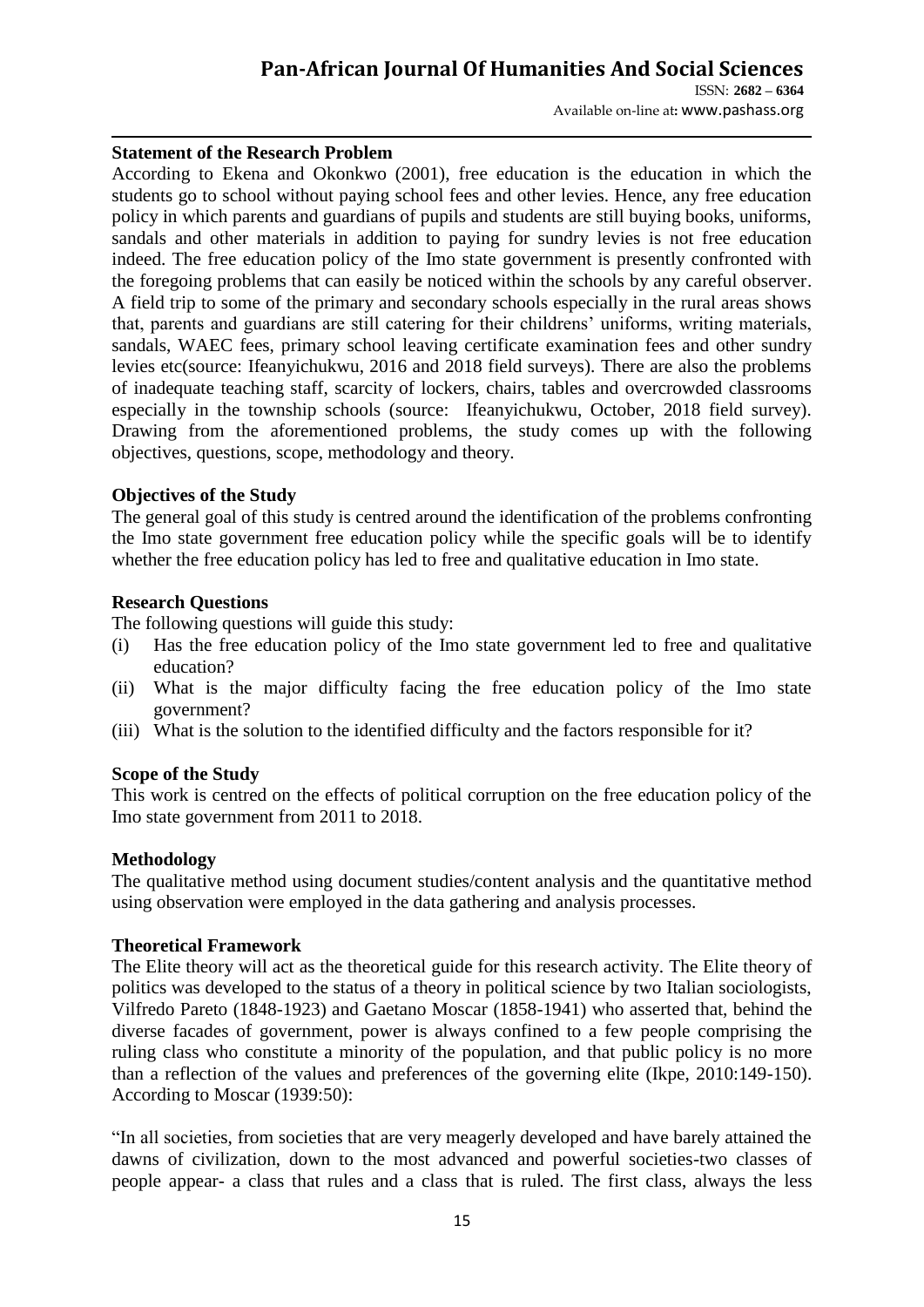numerous, performs all political functions, monopolizes power/policies for their selfish interest and enjoys the advantages that power brings; whereas the second and the more numerous class is directed and controlled by the first in a manner that is now more or less legal, more or less arbitrary and violent".

For Putnam (1976:3), the elites share similar values, loyalties and interests that can be represented by James Meisel's three(3) Cs-group consciousness, coherence and conspiracy and that, they are essentially autonomous, answerable to no one else for their decisions and that all important Political questions are settled according to the selfish interests and whims of the elites even though such decisions/policies might look as if it is for the interest of the masses.

The elite theory will help in guiding this research activity by critically examining the free education policy of the Imo state government, and to see whether it is for providing free and qualitative education for the Imo populace or it has become a conduit pipe for siphoning the state's resources by the political executive/elite.

## **Clarification of Major Concepts**

**(i) Free Education:** For Ige (2005), when the cost of educating a child is borne by either a government or an external body different from the child's parent, then it is labelled or termed free education. The concept of Free Education is a policy framework that is designed by the government of a country with the sole aim of funding the education of its citizens as well as encouraging mass school enrolment in the country (Emenike, 2013).

**Free Edupation**: The use of education as a cover-up and conduit pipe for siphoning public funds and resources is called "Edupation". Hence, Free Edupation is the corrupt use of the Free Education Policy as a conduit pipe for embezzling state finances and resources (Ifeanyichukwu, 2018).

- **(ii) Political corruption:** Corruption according to Sen (1999) is the violation of established rules and procedures for personal gain and profit. However, political corruption is the use of public power for private benefit (Lipset and Lenz, 2000).
- **(iii) Policy:** Policy according to Ifeanyichukwu (2012) is a well articulated and properly organized programme or action-plan directed towards accomplishing set goals.

## **Presentation and Analysis of Research Question One**

Has the Free Education policy of the Imo state government led to Free and Qualitative Education?

A Policy or Public policy as earlier stated in the introductory section, are those definite acts or actions of government geared toward the fulfillment of the obligations of government to citizens (Okereke, 2013:3).

In addition, when the entire cost of educating a child is borne by either a government or an external body different from the child's parent, then it is labeled or termed Free Education (Ige, 2015).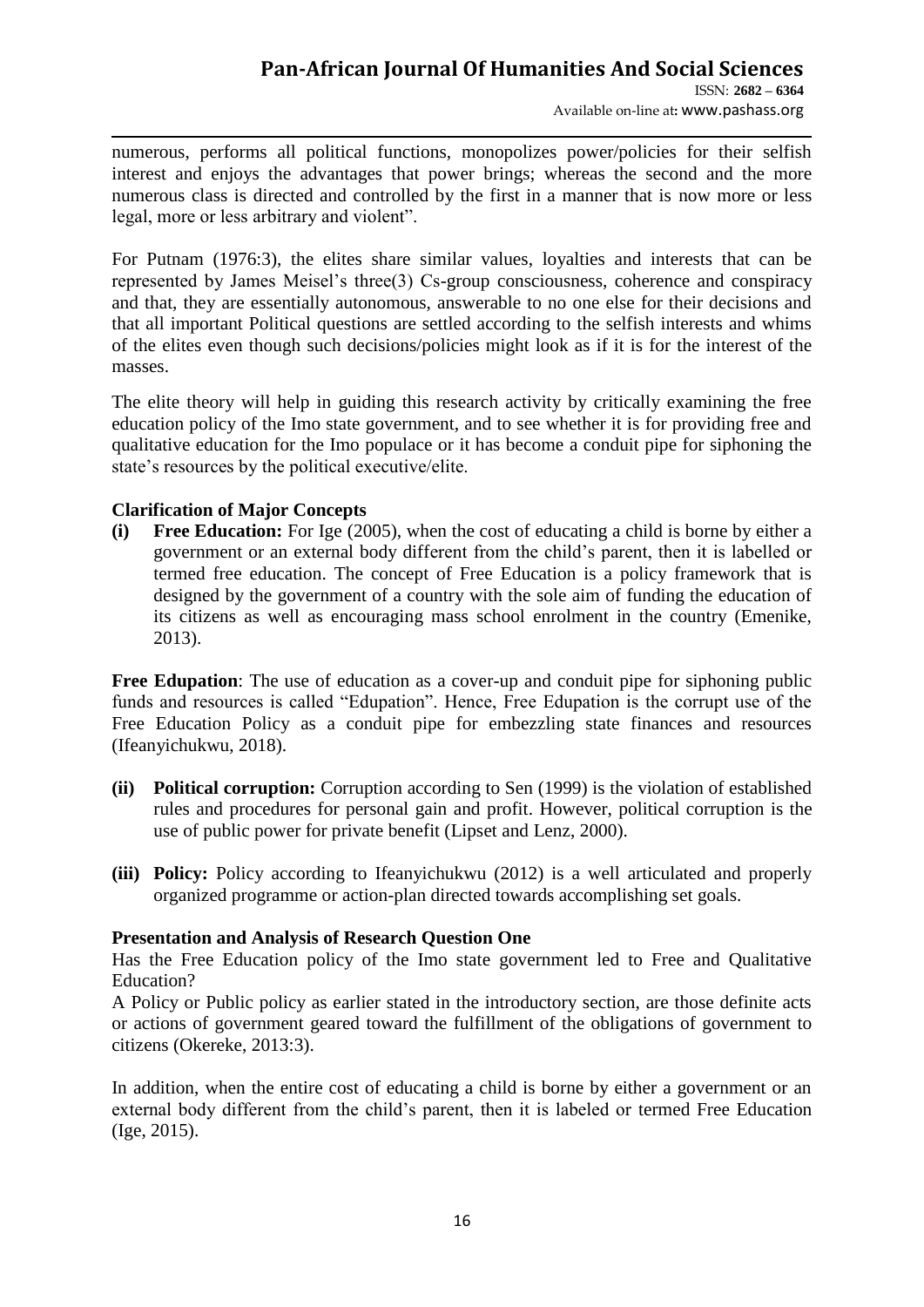ISSN: **2682 – 6364** Available on-line at**:** www.pashass.org

Looking carefully at the foregone or above definitions of Policy and Free Education, it is expected that the Free Education policy of the Imo state government will not only fulfill the obligation of providing free and qualitative education to the Imo people, but also, bear the full cost of education for the Imo populace. The question now is, has the free education policy of the Imo state government that began in late 2011 fulfilled the obligation of providing free and qualitative education to the populace, in addition to bearing the entire cost of the citizens' education.

The answer to the above question is absolutely no. A visit to a majority of the primary and secondary schools in Imo state especially in the rural areas shows the non-availability of quality and adequate teaching staff especially in the core/vital areas of Introductory Technology, Integrated Science, Biology, Physics, Chemistry, Agric, Geography, Mathematics, Additional Mathematics, English and History etc (Source: Ifeanyichukwu, Field Survey, 2018). There is also the scarcity of lockers, chairs, tables and overcrowded classrooms etc (Ifeanyichukwu, October, 2018 Field Survey) and also many parents as well as guardians are still catering for their childrens' uniforms, writing materials, sandals, WAEC fees, First School Leaving Certificate Examination Fees and other miscellaneous levies. A free Education programme whereby parents are still paying for their wards WAEC and FSLC fees that run into thousands of naira is not free education indeed. A free education in which students and pupils are not provided with relevant textbooks, and other writing materials is equal to free illiteracy. A free education in which students and pupils are still paying for uniforms, lockers and other study materials is equal to free deception. A free education in which pupils and students are still paying for sundry levies as well as being cheated by their teachers, and the government is doing nothing about it is equal to free exploitation. A free education programme in which there are overcrowded classrooms and offices for both students and teachers is equal to free anarchy.

A brief historical survey of free and Universal Education is not new in Nigeria. For instance, in 1976, the Universal Primary Education (UPE) was launched by the then military ruler, Olusegun Obasanjo who made it clear that, basic education should be the birth right and not a privilege of every Nigerian child (Gbadamosi, 2003 and Ogundipe, 2003). In addition, by September, 1999, former President Obasanjo launched the Universal Basic Education (UBE) in Sokoto, and the UBE made education compulsory and free for every Nigerian child from primary to Junior Secondary school III (Obilo and Sangoleye, 2010: 262). If the UBE has made education free for every Nigerian child up to Junior Secondary School III, then all the noise of the Imo State government about free education is only for Senior Secondary School I(one) to III(three), and yet it is suffering from the lack of many logistics, corruption and poor implementation.

## **Presentation and Analysis of Research Question Two**

What is the major difficulty facing the Free Education Policy of the Imo state government? A key factor that is negatively challenging the Free Education Policy of the Imo State government is the issue of Political corruption, and political corruption according to Lipset and Lenz (2000) is the use of Public or State Power for private benefit. The political executive in Imo state has been using the free education policy to massively embezzle public funds since late 2011 to the present. The government that was popularly elected in 2011 to save the Imolites from corrupt and unresponsive leadership, became itself more than corrupt and unresponsive than all its predecessors put together. An obvious and categorical instance of the massive corruption by the political executive in Imo state since 2011 using the Free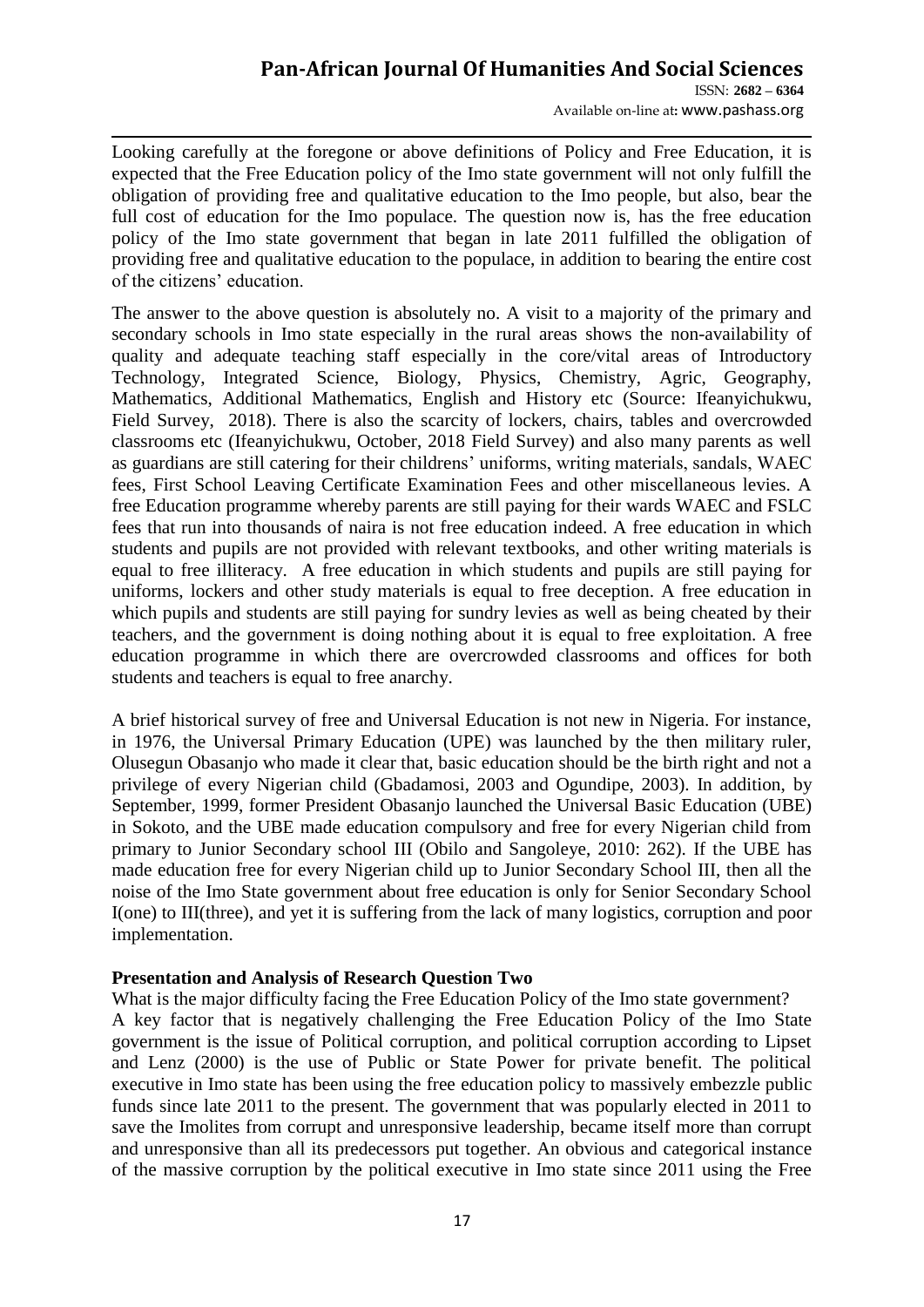# **Pan-African Journal Of Humanities And Social Sciences**

ISSN: **2682 – 6364** Available on-line at**:** www.pashass.org

Education policy as a conduit pipe for siphoning the public treasury was during the 2013 budget review speech of the governor to the Imo House of Assembly.

The government in 2013 claimed to have spent the sum of N46 billion in her Free Education policy that began towards the end of 2011 (source: 2013Budget Review speech of the Imo state government). A careful and close examination of the actual capital budget spending from 2011, 2012 to 2013 clearly showed that the government's claim was a complete political fallacy and deception of the highest order and level. For example, the Actual Capital Expenditure in 2011 was only 9% of the capital budget which was  $\frac{N}{6}$ , 547, 973, 848; in the year 2012, the Actual Capital Budget Expenditure stood at  $\text{H}_5$ , 901, 134, 438 or 4.64% of the total capital budget while the Actual Capital Budget Spending for the year, 2013 stood at N15,956,05,10 or 11.85% of the total capital Budget for that year. Summing-up the Actual Capital Budget Expenditures for 2011, 2012 and 2013 ( $\cancel{+}6,547,973,848 + \cancel{+}5,901,134,438 +$ N15,956,05,10) will give us a total of N28,405,113,296. (Source: 2011, 2012 and 2013 Budget Review speeches of the Imo state government).

How can the governor and government claim to have spent a total of  $\frac{1446}{1000}$  billion on Free Education programme in three(3) years when the total of all the Actual Capital spendings for 2011, 2012 and 2013 were not up to N30 billion. This is not Free Education, but Free Edupation in which the public treasury and commonwealth of the Imo people have been robbed and emptied using the Free Education Policy as a conduit for siphoning the public purse. The implication of the foregone analysis is that, more than N16 billion was looted from the Imo state government treasury from 2011 to 2013.

The political class in Imo state since 1999 especially those elected under popular mandate from 2011, have been playing on the intelligence of the academia and the ignorance/negligence of the legislature/populace over the years, but the future will determine the fate of these political contractors and deceivers.

## **Policy Implication of the above Findings**

If urgent and pro-active steps are not taken to avert this type of massive corruption and deception by the political class in the future, the Imo society and the wider society will move into a state of anarchy, lawlessness and extreme poverty because the commonwealth that is meant to serve the popular welfare have been corruptly looted by the selfish few.

## **Recommendations**

- (i) In the event of this present government refusing to recover all the looted funds that were embezzled using the Free Education Policy, then, incoming and future governments must take every legal step to recover these looted funds.
- (ii) When these looted funds are recovered, they should be honestly and transparently re-invested in both the educational and other sectors that are experiencing massive infrastructural decay.

**Conclusion:** if Imo state in particular and Nigeria in general must attain the main objective of the Millenium Development Goals (MDGs), which is the total eradication of poverty through the instrumentality of massive and qualitative education, then, the political leadership at all levels of government must exhibit the highest degree of honesty and transparency in every stage of policy formation, formulation, implementation and monitoring.